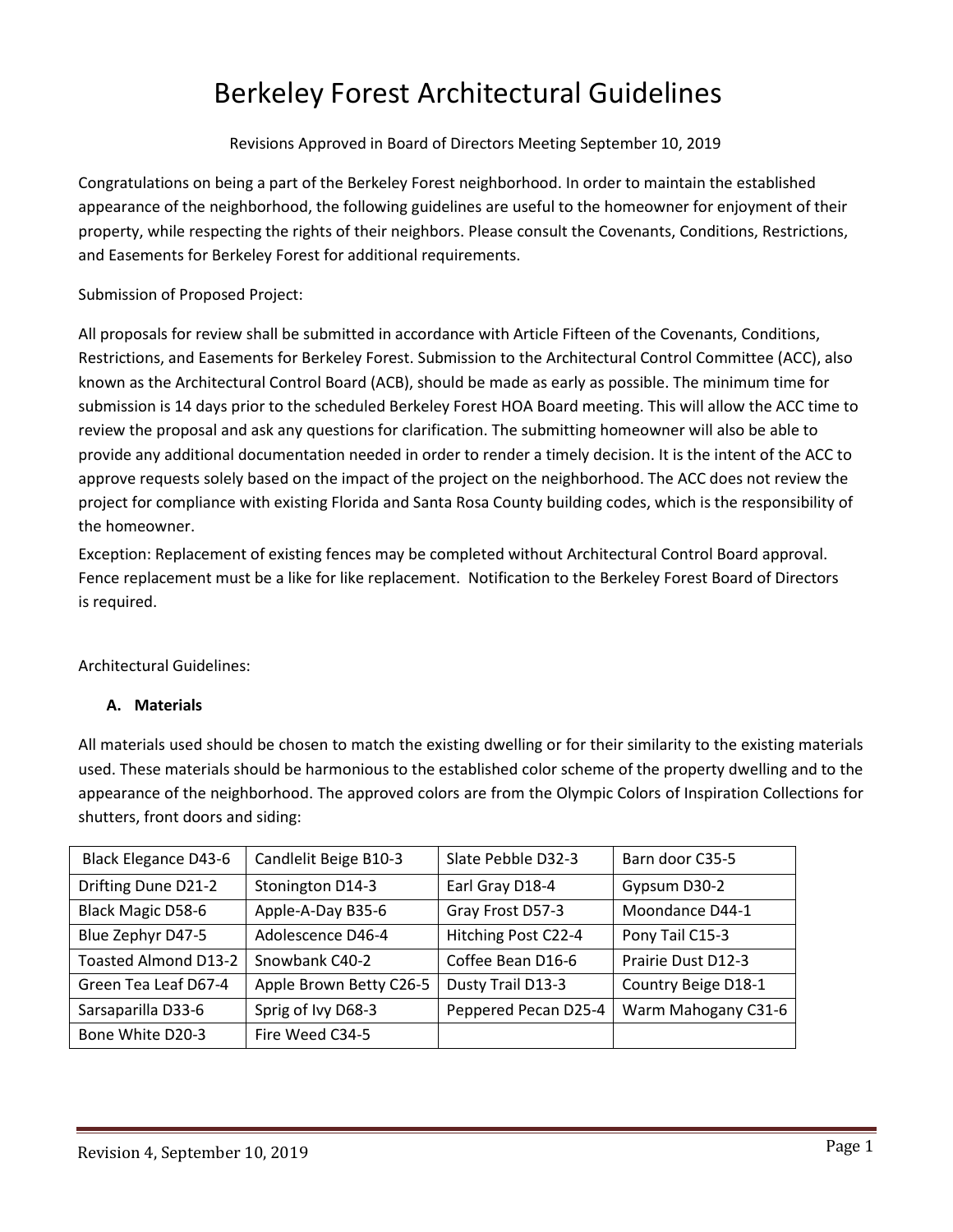## **Fences**

Fences shall be the wooden stockade privacy style and may be stained a clear (transparent) finish or left to weather naturally. Wood slats are to have support posts on the property owner's side of the fence (all pickets shall face outwards) unless installed in a shadow box style. Fences are not to exceed 6 feet in height above grade and shall conform to the natural contour of the ground. Black chain link, black wrought iron or wood fencing (wood fencing may be up to 8' tall if allowed by the jurisdiction) may be approved for the rear section for lots with rear property lines adjoining the platted "Conservation Areas" on Plat #897 ( Lots B1-11, C1-4, D1-10, Lots A1-3, E1-6, F1-4, F12, G1-2) or the outside of Connemara Circle (Lots I1-21).

Replacement of existing fences may be completed without Architectural Control Board approval. Fence replacement must be a like for like replacement. Notification to the Berkeley Forest Board of Directors is required.

## **B. Roofs**

Roofs shall be covered in architectural asphalt fiberglass style shingles and approved colors are black, brown, gray, weathered wood. Tin, tile or wooden shake roofs are not permitted.

Skylights, vent stacks are permitted but should not be visible from the street. Solar panels are permitted per State of Florida statutes. Equipment for any solar system shall be installed in a manner per engineering requirements. Skylights are to be flat and flush with the roof line.

## **C. Satellite Dish Antennas**

Roof mounted satellite dish antennas of less than one meter are permitted. Any dish shall be installed in a manner as not to be visible from the front lot line (may require you to install on a pole in rear yard or mount on back of home). Inactive antennas must be immediately removed. Satellite dish antennas larger than one meter are subject to the amendment to Article Ten of the Covenants, Conditions, Restrictions, and Easements for Berkeley Forest, passed December 2006.

#### **E. Doors, Windows and Trim**

Gutters and eaves shall remain white as originally constructed.

Color selection should reflect the conditions stated in Section A above. No reflective surfaces are allowed.

Screen doors should not detract from the appearance of the entryway. The screen door should be painted an approved color to match or coordinate with the door and/or trim of the dwelling.

Window or wall air conditioning units are not permitted if visible from the street.

Awnings and canopies on the front of the dwelling are not permitted.

# **F. Exterior Lighting and Lamp Posts**

All front yard exterior lighting shall be affixed to the dwelling, with the exception of landscape illumination. Lamp posts are not allowed in the front yards or in side yards forward of a fence.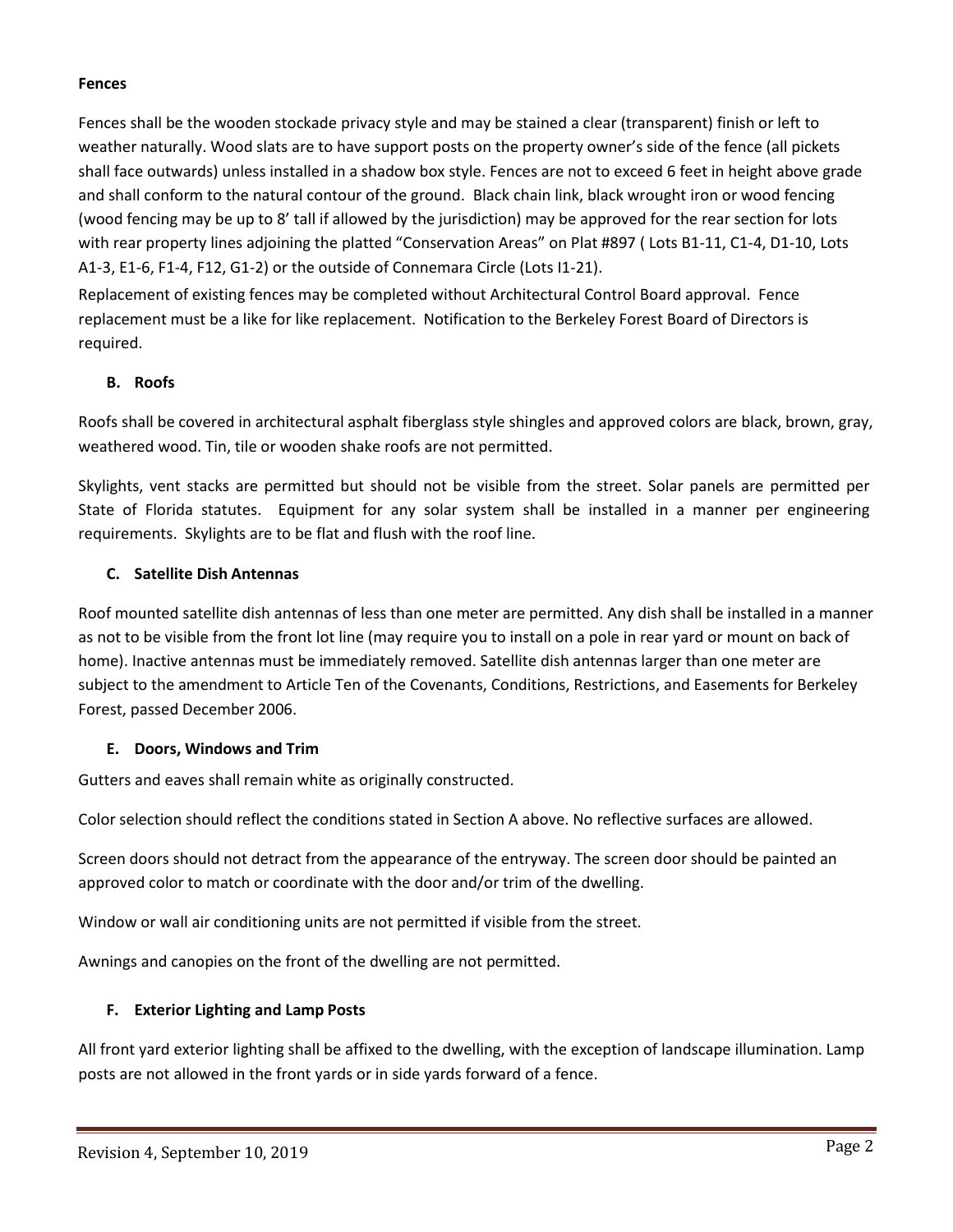## **G. Driveways and Walkways**

Driveways shall conform to the existing neighborhood patterns without encumbering neighbors and side setbacks. Driveways and approved attached parking areas shall be constructed of concrete or paver stones. Paver stones must be harmonious to the color of the home. Earth tone colors such as Brown, Gray or Dark Red may be used only. All concrete sidewalks, driveways or other parking/walking areas may be stained or painted a color or finish that replicates a natural concrete color (gray). Walkways shall be constructed of brick or stone pavers or concrete and be harmonious with the driveway.

## **H. Mailboxes and House Numbers**

Mailboxes shall be constructed of brick masonry to match the dwelling and in the current style. All mailboxes shall have doors. No other mailbox or newspaper receptacle is permitted.

House numbers shall be displayed in three inch tall by one half inch wide Arabic numerals on the trim above the garage.

Corner houses and houses with side garages will display numbers on the side of the home coincident with the street address. For these houses, place the house number on the trim above either the front porch or the garage in the color and style directed above.

## **I. Garages and Garage Doors**

All garage doors will be of the horizontal segmented style similar to those already present in the neighborhood. Garage doors shall remain white in color to maintain the original appearance. No garage shall be converted into a living space or become enclosed.

#### **J. Gutters and Downspouts**

Gutters and downspouts are allowed and shall be painted the same color as the garage door.

#### **K. Shutters**

All shutters shall be constructed of wood or fiberglass and color selection should reflect the conditions stated in Section A above.

# **L. Pools, Spas and Hot Tubs**

The approval of pools, spas or hot tub installation is subject to placement and easement considerations. No above ground pools are allowed. All pool owners shall meet the requirements of Florida state law. The ACC does not review the project for compliance with existing Florida and Santa Rosa County safety laws and codes.

Mechanical equipment for the operation of swimming pools and hot tubs shall be concealed from street view.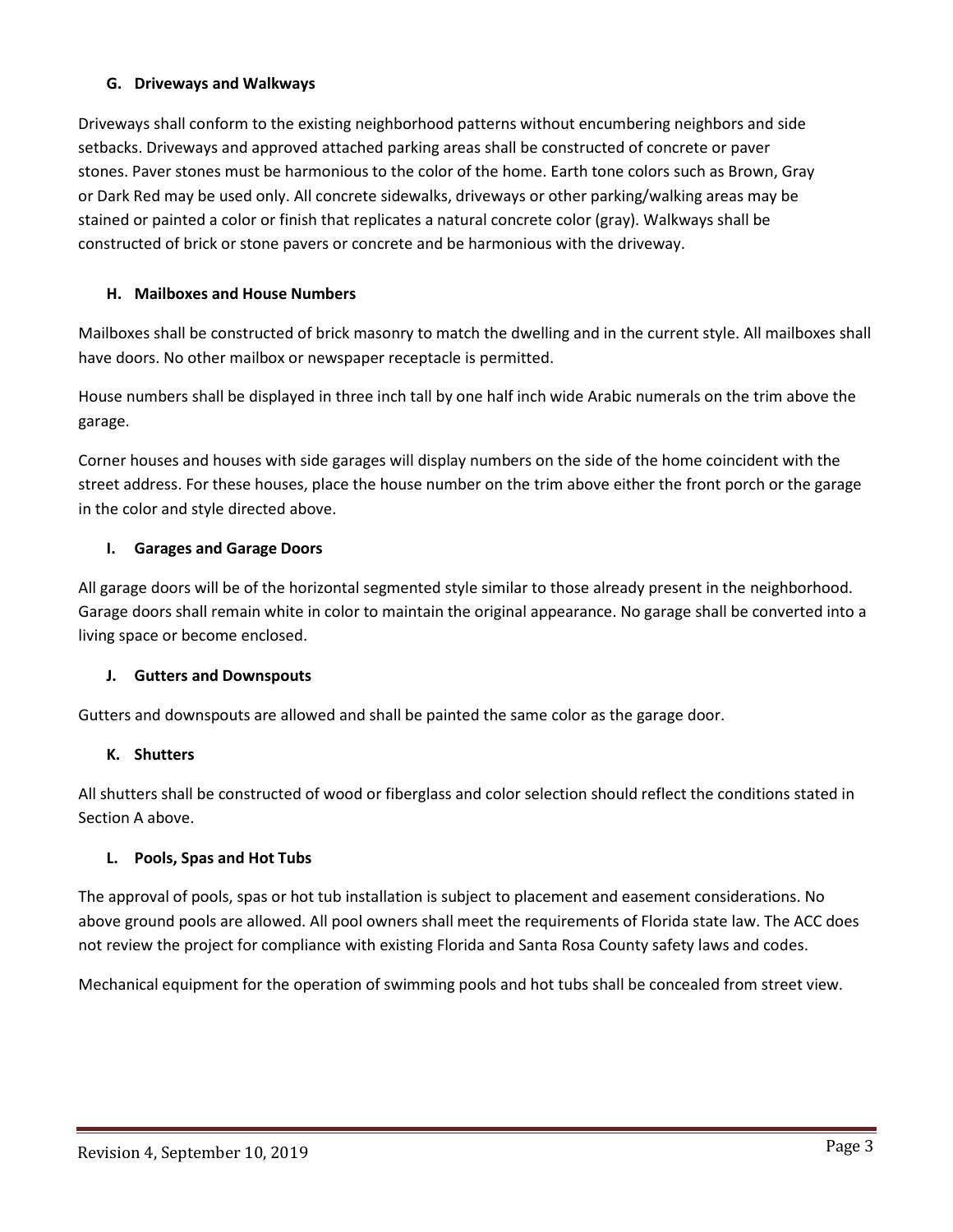## **M. Screened Porches, Pool Enclosures and Patios**

The approval of screened porches, pool enclosures and patios is subject to placement and easement considerations. Screened porches and pool enclosures are also subject to the conditions stated in Section A above. All screened porches and pool enclosures must be within the rear shadow of the dwelling and nay not exceed a line extended and aligned with the side wall of the dwelling. The ACC does not review the project for compliance with existing Florida and Santa Rosa County safety laws and codes.

# **N. Accessory Structures**

The approval of accessory structures is subject to placement and easement considerations. If viewable from the street or attached to the dwelling, any shed, storage room, workshop, pool house, etc. shall be constructed of the same material, color and similar roof pitch as the dwelling and subject to the conditions stated in Section A above. All sheds, storage rooms, workshops, pool houses, etc. shall be no more than eight feet maximum in height.

The approval of play structures and tree houses is subject to design, placement and easement considerations. Play structures shall be no more than 10 feet in height and must not be of a fully enclosed design or feature plywood, chipboard or metal sheeting.

# **O. Clotheslines**

Clotheslines shall be permitted as not to be visible from any lot line (allowed in back yard as long as it cannot be seen).

## **P. Flag Poles**

Flag poles of 20' or less used for the display of the American flag, or other legally allowable flag no greater than 4.5' x 6', shall be permitted, subject to approval of placement. No flag pole shall be used as an antenna. Members shall have all rights allowed by law to display the American Flag.

# **Q. Lawns**

Turf shall be installed in a manner that covers no less than 70% of the visible front lot area.

# **R. Trash and Recyclable Bins**

Except during trash and recyclable collection days, trash cans are to remain in the garage, within the confines of a fenced backyard or within a secure ACB-approved enclosure in the side yard. Submitted enclosures must keep bins from view from the front lot line, be adjacent to the primary structure behind the front plane of the home.

# **S. Basketball Hoops**

Permanently installed basketball hoops are not allowed in front yards. Portable basketball hoops are not allowed to remain within 15 feet of the roadway when not in use. Basketball hoops must be secured during inclement weather.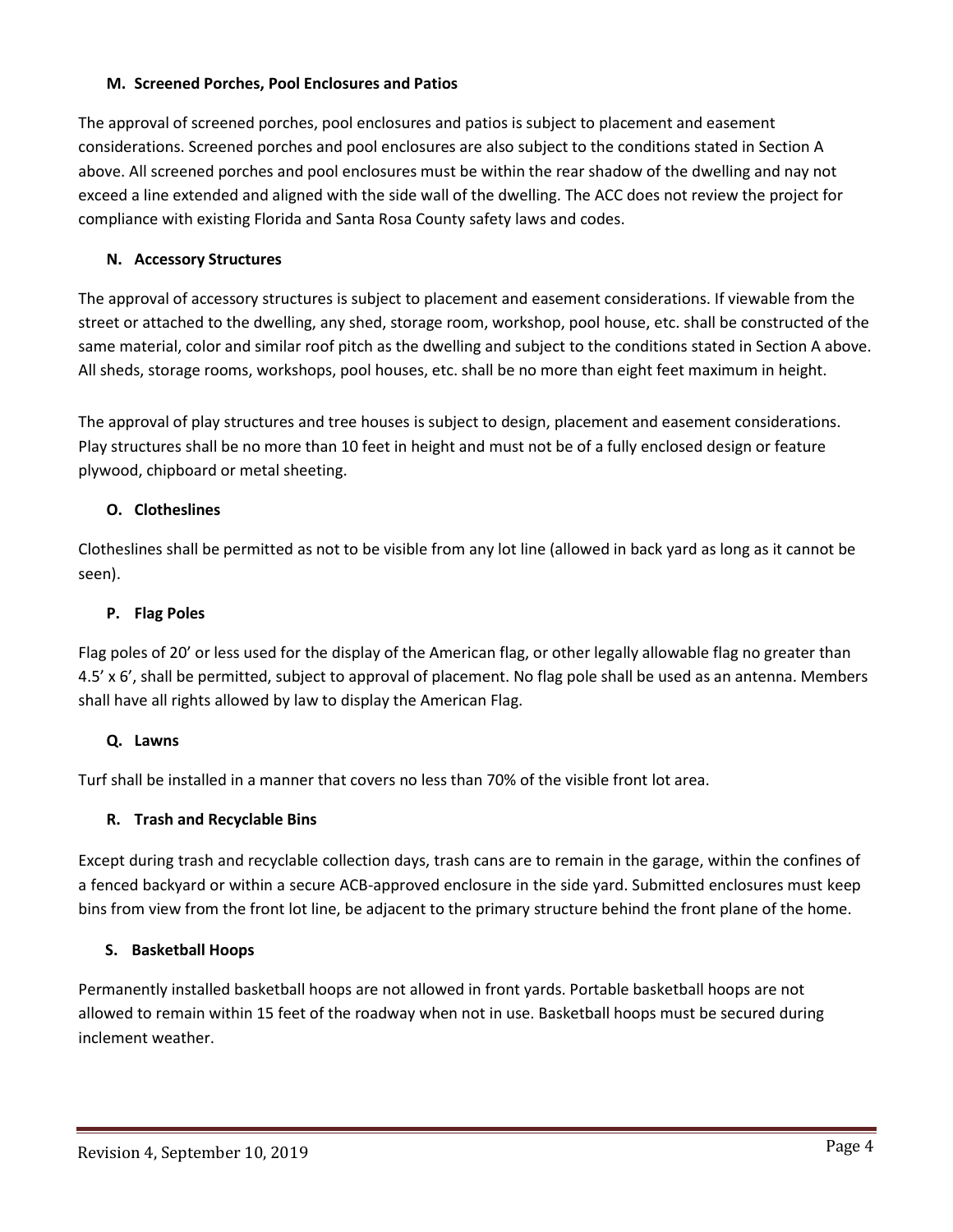